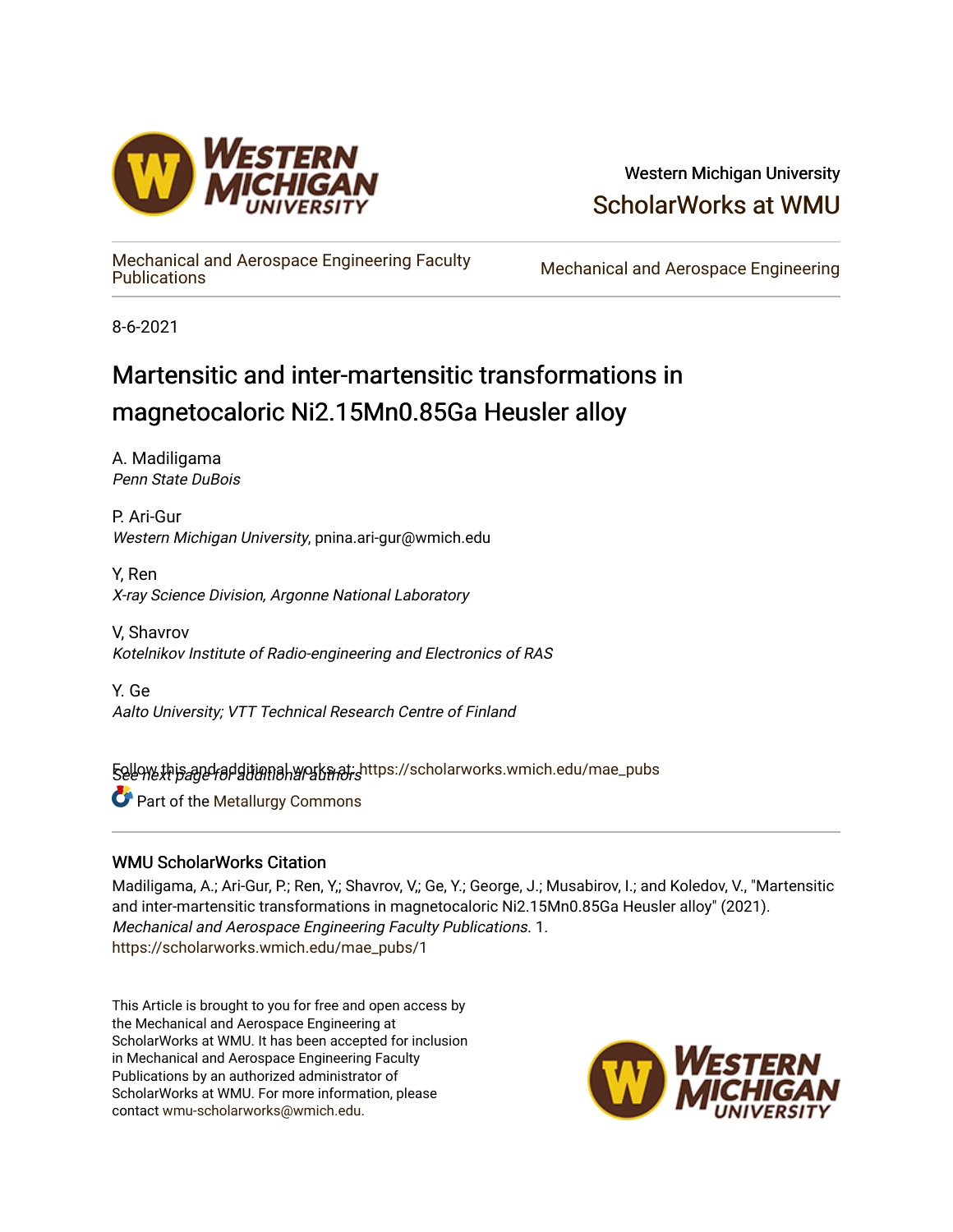## Authors

A. Madiligama; P. Ari-Gur; Y, Ren; V, Shavrov; Y. Ge; J. George; I. Musabirov; and V. Koledov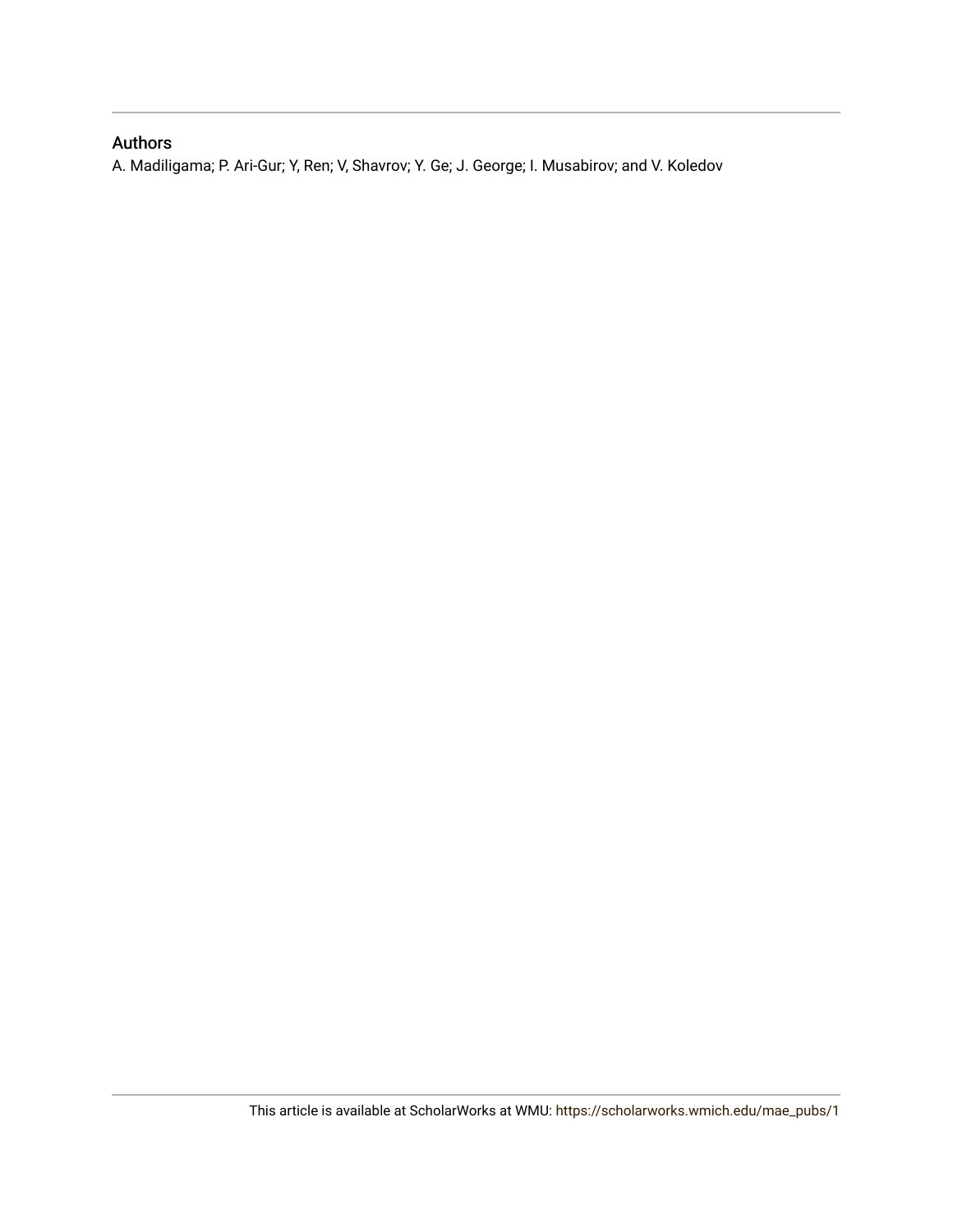# **Martensitic and inter-martensitic transformations in magnetocaloric Ni2.15Mn0.85Ga Heusler alloy**

A. Madiligama<sup>1</sup>, P. Ari-Gur<sup>2</sup>, Y. Ren<sup>3</sup>, V. Shavrov<sup>4</sup>, Y. Ge<sup>5,6</sup>, J. George<sup>7</sup>, I. Musabirov<sup>8</sup>, V. Koledov<sup>4,9</sup> <sup>1</sup>Penn State DuBois, DuBois, PA 15801, USA

<sup>2</sup>Department of Mechanical and Aerospace Engineering, Western Michigan University, Kalamazoo, MI 49008, USA

<sup>3</sup>X-ray Science Division, Argonne National Laboratory, Argonne, IL 60439, USA

<sup>4</sup>Kotelnikov Institute of Radio-engineering and Electronics of RAS, Moscow, 125009, Russia

<sup>5</sup>Aalto University, 02150, Espoo, Finland

<sup>6</sup>VTT Technical Research Centre of Finland, 02044, Espoo, Finland

<sup>7</sup>Department of Biomedical Engineering, University of Michigan, Ann Arbor, MI 48109, USA

<sup>8</sup>Institute for Metals Superplasticity Problems of Russian Academy of Sciences, Ufa, Stephan Khalturin str. 39, 450001, Russia

<sup>9</sup>Sirius University of Science and Technology, 1 Olympic Ave, 354340, Sochi, Russia

The entropy changes of successive martensitic phase transformations in Ni-Mn-Ga Heusler alloys can be utilized to realize enhanced magnetocaloric properties. A detailed study of phase transformations of one such alloy,  $Ni_{2.15}Mn_{0.85}Ga$ , ( $\Delta Q = 4900$  J/kg at 343 K, under 140 kOe), is reported here. Upon cooling, the paramagnetic cubic  $(L2_1)$  austenitic phase transforms into a ferromagnetic 7M modulated monoclinic martensitic phase. This phase is stable in a narrow temperature range, and upon further cooling, transforms into a non-modulated ferromagnetic tetragonal  $(L1<sub>0</sub>)$  phase. The separation between the equilibrium temperatures of the austenitic and tetragonal martensitic phases is only ~50 K. The alloy undergoes reversible temperature-induced martensitic and inter-martensitic phase transformations with thermal hysteresis of about 25 K. The conclusions from the detailed study of the phase transformations lead to new possibilities to enhance the magnetocaloric effect by utilizing the entropy associated with multi-structural transformations.

*Keywords: Multi-Structural Transformations, Ni-Mn-Ga Heusler Alloys, Thermal hysteresis*

#### I. INTRODUCTION

One proposed solution to the low-efficiency and eco-adverse effects of current cooling technologies is magnetic cooling based on the giant magnetocaloric effect (MCE). It is considered as the approach with the best prospects to compete successfully with the current vapor-compression refrigeration technology [1]. The development of a magnetic material that produces a very large MCE near room temperature is a key to realizing efficient and economical magnetic cooling technology. Among the many novel magnetic materials that exhibit large MCE, Ni-Mn-X alloys are under the spotlight [2]. The massive isothermal entropy changes exhibited by some Ni-Mn-X alloys are close to the materials based on La-Fe-Si and Mn-Fe-P [3]. Therefore, Ni-Mn based Heusler alloys are considered as a promising contender for magnetic cooling applications [4].

Due to the strongest magneto-crystalline anisotropy in a single martensitic variant of single crystalline Ni-Mn-Ga alloys, they exhibit large inverse MCE under moderate magnetdic fields [5]. Nevertheless, these alloys are not practical for commercial cooling applications due to single crystals' high fabrication cost and processing complexities. In polycrystalline *Ni2.18Mn0.82Ga* alloy, a more considerable entropy-change of 20.7±1.5 J/K kg under a magnetic field of *H*=1.8 T has been reported at the alloy's magneto-structural phase transformation temperature of 333.2 K [6]. Annealed *Ni2.08Mn1.04Ga0.88* melt-spun ribbons, with fine microstructure, were reported as exhibiting magnetocaloric entropy change of -30.0 J/K kg under 5 T thanks to the presence of magneto-multi-structural transitions [7]. It should be noted that in addition to the large magnetocaloric effect, Ni-Mn-X based ferromagnetic shape memory Heusler alloys draw considerable interest because of their other potential technological applications such as magnetoresistance [8], magnetic shape memory effect [9], and superelasticity [10]. The multifunctional nature of these alloys is expected to result in low-cost manufacturing of them in the future and will become even less expensive.

Stoichiometric Ni2MnGa alloy undergoes two phase transformations: second-order phase transformation at Curie temperature  $(T_C) \sim 376$  K from paramagnetic to ferromagnetic phase and a first-order structural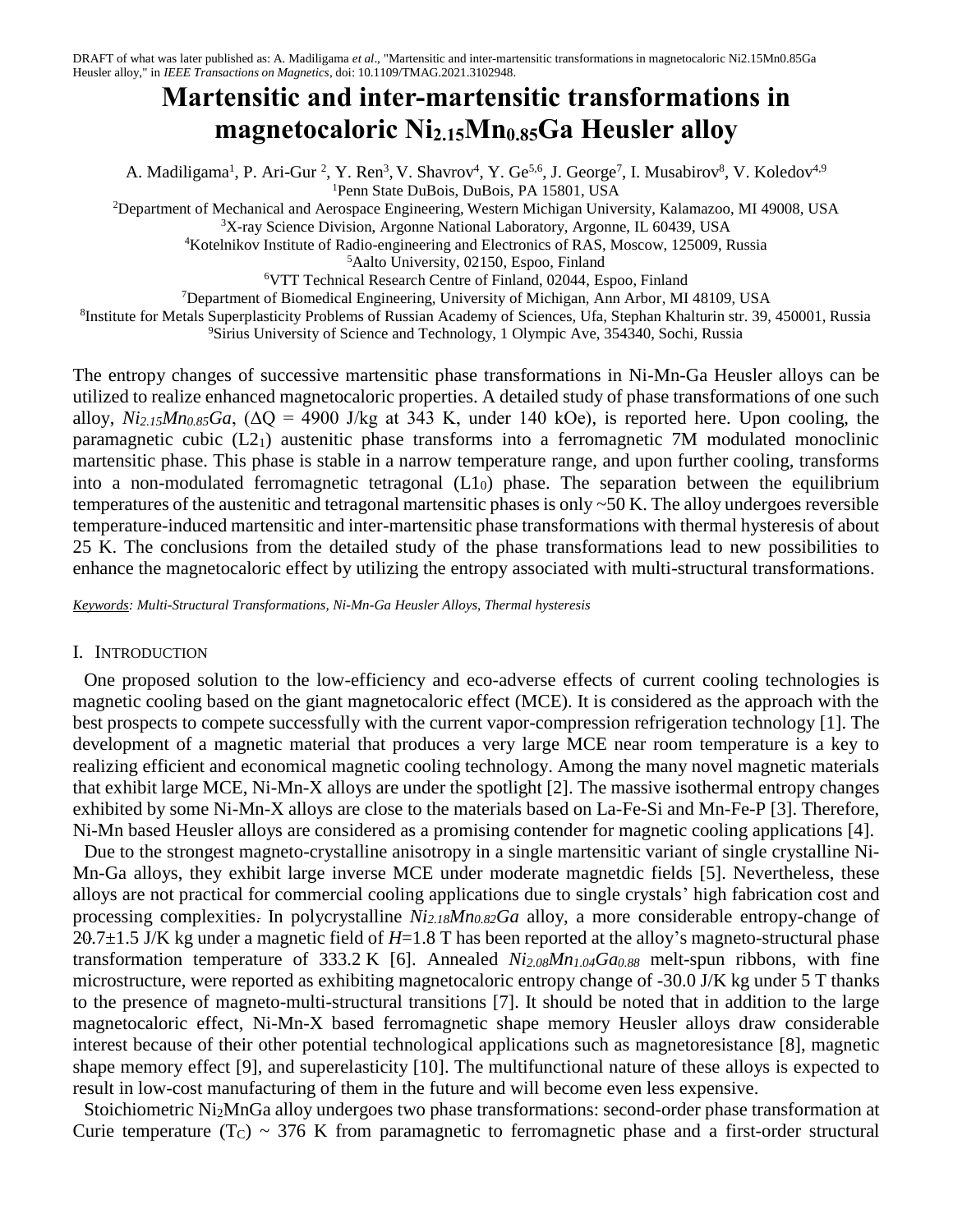transformation at the martensitic transformation temperature  $(T_M) \sim 202$  K from the L2<sub>1</sub> cubic phase to tetragonal martensitic phase [11]. Both transformation temperatures,  $T_c$  and  $T_M$ , of Ni-Mn-Ga alloys are very sensitive to the alloy's chemical composition [12].  $T_M$  increases and  $T_C$  decreases with partial substitution of Mn with Ni in Ni<sub>2+X</sub>Mn<sub>1-X</sub>Ga alloys, and the two transformations merge at  $X = 0.18$  [13]. In addition to the magnetic and martensitic phase transformations (MT), Ni-Mn-Ga alloys undergo an intermartensitic transformation (IMT), usually at low temperatures [14], [15]. By fine-tuning the chemical composition, MT and IMT can be brought closer and have two successive first-order phase transformations [16], [17]. Several techniques have been proposed to enhance the magnetocaloric effect demonstrated by Ni-Mn-X alloys. The latest trend is an enhanced MCE by utilizing the large isothermal entropy change that results from two successive martensitic phase transformations in Ni-rich Ni-Mn-Ga alloys [16], [17].

Here we report a comprehensive study of the MT and IMT phase transformations of one such  $Ni_{2+X}Mn_1$ . <sup>X</sup>Ga alloy. The detailed analysis of the crystalline structures of the three phases, their phase transformation temperatures, and the thermal hysteresis will support the search for new avenues to enhance the magnetocaloric effect by utilizing the entropy associated with multi-structural transformations.

#### II. EXPERIMENTAL

A polycrystalline sample of Ni-Mn-Ga alloy was prepared by the arc-melting method in an argon atmosphere and annealed at 1073 K for 50 hours [6]. The chemical composition was determined by energy dispersive spectroscopy (EDS) analysis at Aalto University, Finland. The quantitative analysis was performed using standards of the elements present in the specimen (i.e., *Ni*, *Mn*, and *Ga*). The chemical composition of the alloy was found to be Ni2.15Mn0.85Ga, i.e., with excess *Ni* and deficiency of *Mn* compared to the stoichiometric *Ni2MnGa* alloy. In-situ synchrotron diffraction data of polycrystalline samples were collected at beamline 11-ID-C of the Advanced Photon Source at Argonne National Laboratory ( $\lambda = 0.010804$  nm). Small pieces of the samples (1 mm x 1 mm x 1 mm) were placed in a clear plastic tube (diameter  $\sim$  3 mm and length  $\sim$  20 mm), fastened to the sample holder. Although a powdered sample would have provided a better-quality diffraction pattern, the sample was not crushed to prevent deformation-induced phase transformations during the sample preparation process. The sample holder was rotated during the data collection process for better statistics. Data were collected as a function of temperature in the range 100-400 K while heating and then cooling in steps of 5 K. To determine the phase transformations, crystalline structures, and site occupancies of the alloys, Rietveld refinements of the synchrotron data collected at some selected temperature steps were carried out using General Structure Analysis System (GSAS) [18] and GSAS EXPGUI [19]. These schematic diagrams of the refined structures were generated by DRAWxtl [20], a software used in conjunction with GSAS to visualize the refined crystalline structures. Magnetization measurements of the sample were carried out as a function of both temperature (200-360 K) and magnetic field (0-4 T) using a SQUID magnetometer at the University of Michigan.



Fig. 1*.* Sample's diffraction data at selected temperatures (400-100K). These diffraction patterns were classified in to five groups.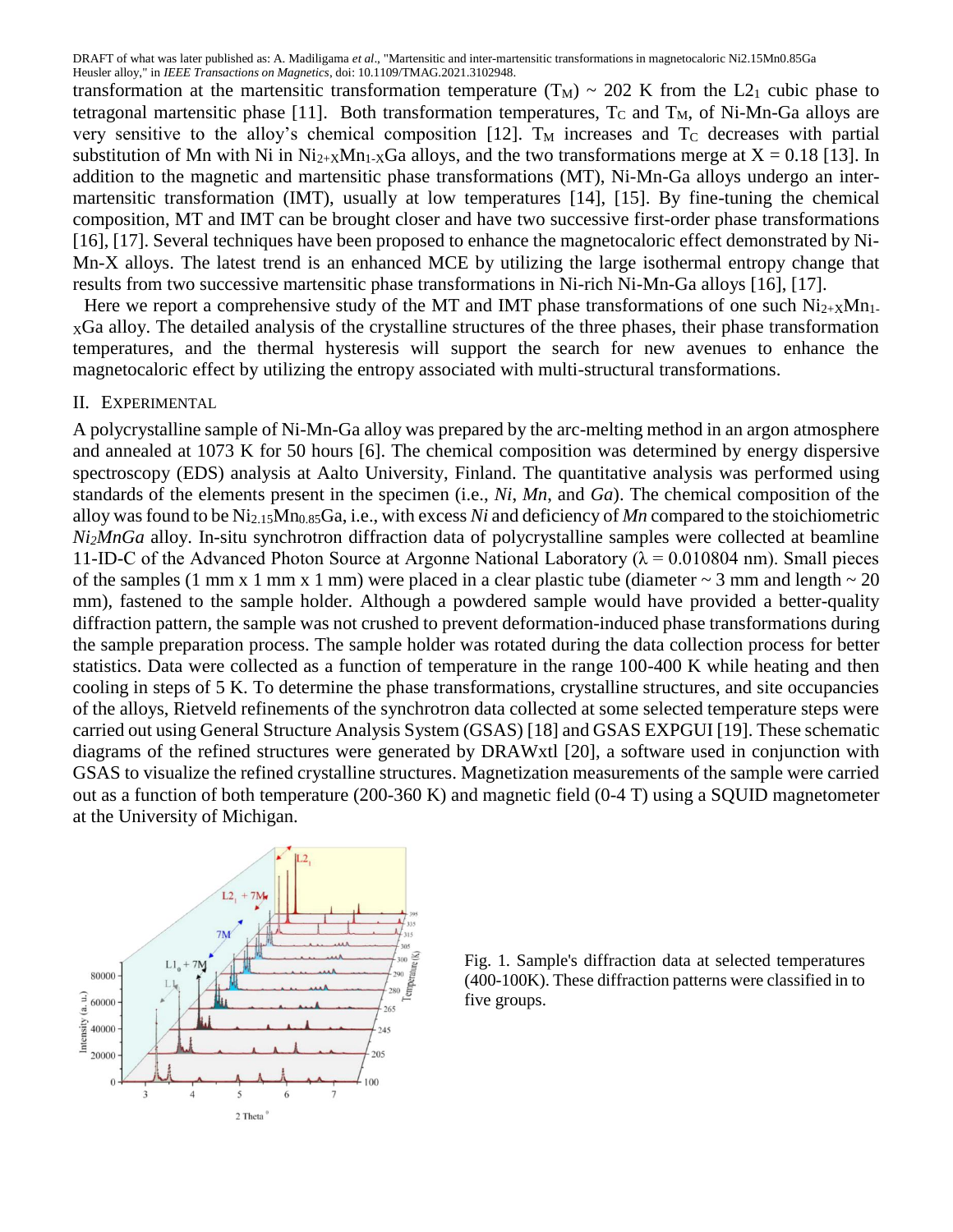The observed diffraction patterns of this alloy in the temperature range 395 K to 100 K are shown in Fig. 1. They can be categorized into five groups, as summarized in Table 1. Starting from 395 K and down to around 340 K, the first category of diffraction patterns was identified as the austenitic phase. The second region from 340 down to 325 is a mixture of austenite and intermediate modulated martensitic phases. Pure intermediate modulated monoclinic phase is present only in a very narrow temperature range from 325 to 315. Below ~315 K and down to ~ 200 K, it is a mixture of two martensitic phases. Around 200 K and below, the observed diffraction pattern is entirely different from that of the rest of the temperature region. This diffraction pattern has a smaller number of Bragg peaks compared to the intermediate martensitic diffraction pattern. However, when compared to the austenitic diffraction pattern, this low-temperature martensitic pattern is more complicated.

|                   | TABLE1                                                                 |
|-------------------|------------------------------------------------------------------------|
|                   | Phases of the alloy upon cooling in the temperature range of 400-100 K |
| Temperature $(K)$ | Phase(s) present                                                       |
| $400 - 340$       | Cubic $L2_1$                                                           |
| 340-325           | Cubic $L2_1 + 7M$ modulated                                            |
|                   | monoclinic                                                             |
| 325-315           | <i>7M</i> modulated monoclinic                                         |
| 315-215           | $7M$ modulated monoclinic +                                            |
|                   | Tetragonal $LI_{0}$                                                    |
| 215-100           | Tetragonal L10                                                         |
|                   |                                                                        |

The Rietveld refinements revealed that the austenitic crystalline structure is cubic  $L_{1}(Fm\overline{3}m)$  space group). Several constraints were imposed on the site occupancy refinements. According to the EDS analysis, the Ga composition of the alloy is 25%; consequently, all the regular Ga-sites (4b) were constrained to be occupied exclusively by Ga atoms. Because the alloy has excess Ni concentration compared to that of the stoichiometric Ni2MnGa alloy, it was assumed, as a starting point for the refinements, that all the regular Nisites (8c) were occupied only by Ni atoms, with the rest, sharing the 4a sites with the Mn atoms, according to ratio calculated from the EDS composition results. During the martensitic phase transformation, which is diffusion-less, atoms keep their relative neighborhood unchanged. Consequently, utilizing the site occupancy data of the austenitic phase, those in the martensitic phase was determined using the relationship between the crystalline structures. Results of the site occupancy refinements are summarized in Table 2, and a schematic representation of the average site occupancies is given in Fig. 2.

|      |                  |                                  |      | TABLE 2<br>Summary of the site occupancy refinement of the austenitic phase and refinement's agreement factors |                      |                                  |         |
|------|------------------|----------------------------------|------|----------------------------------------------------------------------------------------------------------------|----------------------|----------------------------------|---------|
|      |                  | Percentage site                  |      |                                                                                                                | Agreement factors of |                                  |         |
| Atom | $occupancy (\%)$ |                                  |      | Chemical composition                                                                                           | refinements          |                                  |         |
|      | 4(b)<br>4(a)     |                                  | 8(c) |                                                                                                                |                      | $R_{WP}$                         | $R_{P}$ |
| Ni   | 14.8             |                                  | 99.8 |                                                                                                                |                      |                                  |         |
| Mn   | 85.2             |                                  | 0.2  | Ni <sub>2.15</sub> Mn <sub>0.85</sub> Ga                                                                       | 0.9                  | 5.2                              | 3.6     |
| Ga   |                  | 100                              | -    |                                                                                                                |                      |                                  |         |
|      |                  | Regular Ni-sites (8c)<br>100% Ni |      |                                                                                                                |                      | Regular Ga-sites (4b)<br>100% Ga |         |
|      |                  |                                  |      |                                                                                                                |                      | Regular <i>Mn-sites</i> (4a)     |         |
|      |                  |                                  |      |                                                                                                                |                      | $\sim$ 85% Mn & $\sim$ 15% Ni    |         |

Fig. 2. A schematic representation of the average site occupancies of the cubic austenitic phase of the alloy.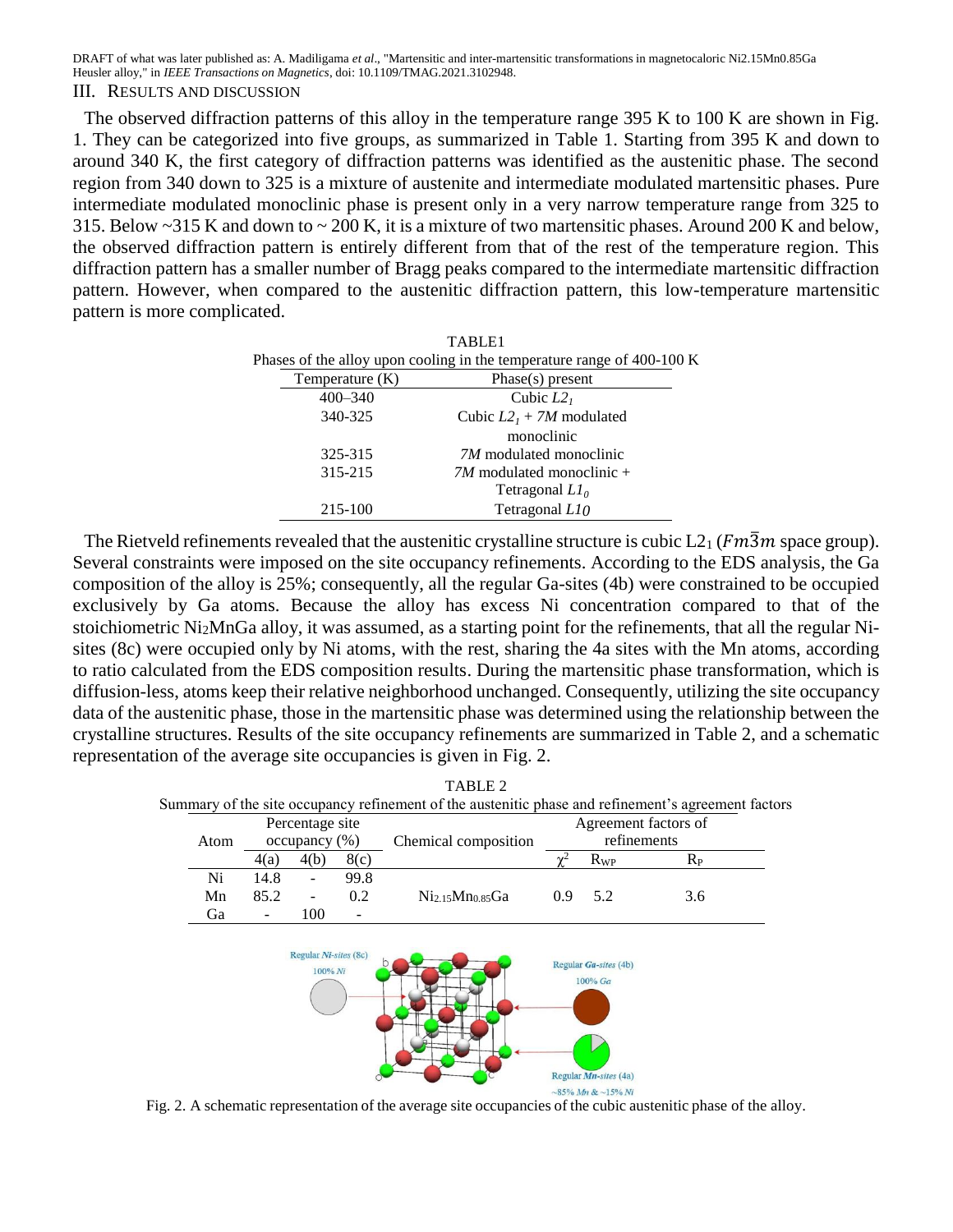The site occupancy refinement results were very close to the initial assumptions. The excess Ni atoms were found to occupy some of the regular Mn-sites (4a) and the Ga atoms occupy only their regular sites (4b). Almost all of the Mn atoms occupy their regular sites (4a) and only negligible amount was found in Ni-sites (8c). Calculated site occupancy results are in a good agreement with studies of the site occupancy refinement of neutron diffraction data of some Ni-Mn-Ga alloys with similar compositions, conducted independently by P. J. Lázpita et al. [21] and M. Barandiarán et al. [22].

The diffraction patterns collected at 320 K and 100 K without an applied magnetic field and compared with those calculated by the Rietveld refinements are shown in Fig. 3. At 320 K, the alloy is in the martensitic phase with 7M modulated monoclinic structure. This structure belongs to the  $P \frac{1}{2m} 1$  space group. At 100 K, the alloy has completely transformed into the non-modulated martensitic phase. This structure is tetragonal and belongs to  $1.4/m$  m m space group. The lattice parameters of all three structures (cubic, monoclinic, and tetragonal) are summarized in Table 3 with the agreement factor of the final refinement cycle in each phase.



Fig. 3. Observed and calculated synchrotron diffraction patterns at (a) 320 K and (b) at 100 K under zero applied magnetic field. At 320 K, the alloy is in the inter-martensitic phase, which is a *7M* modulated structure. When the temperature goes down, this transforms in to the  $L1<sub>0</sub>$  tetragonal martensitic phase.

| TABLE 3: Summary of the crystallographic information of the refined structures |  |  |  |  |  |  |
|--------------------------------------------------------------------------------|--|--|--|--|--|--|
|--------------------------------------------------------------------------------|--|--|--|--|--|--|

| Phase and                | Experi                   | Lattice Parameters ( $\alpha = \beta = 90.0^0$ ) |               |                          | Stacking                 |                                   | Agreement factors |            |         |                       |
|--------------------------|--------------------------|--------------------------------------------------|---------------|--------------------------|--------------------------|-----------------------------------|-------------------|------------|---------|-----------------------|
| crystalline<br>structure | mental<br>conditio<br>ns | $a$ (nm)                                         | $b$ (nm)      | $c$ (nm)                 | $\beta$ ( <sup>0</sup> ) | sequence<br>(Zhdanov<br>notation) | Space<br>Group    | $R_{WP}^b$ | $R_p^c$ | $\chi^2$ <sup>d</sup> |
| Cubic $L2_1$             | 400 K/0<br>T             | 0.5812<br>(6)                                    |               | $\overline{\phantom{a}}$ | 90.0                     | $\sim$                            | $Fm\overline{3}m$ | 6.96       | 4.69    | 1.638                 |
| 7M<br>monoclinic         | 265<br>K/0T              | 0.4238(<br>6)                                    | 0.5492(<br>6) | 2.936(6)                 | 93.6                     | $\overline{2}5\overline{3}4$      | $P_1 2/m_1 6.31$  |            | 4.19    | 4.998                 |
| Tetragonal<br>$L1_0$     | 100<br>K/0T              | 0.3855(<br>6)                                    |               | 0.6529(<br>6)            | 90.0                     | $\overline{\phantom{a}}$          | $1.4/m m_1 5.75$  |            | 3.81    | 3.684                 |

Austenitic and martensitic phase fractions were calculated using the Rietveld refinements of their diffraction data collected during cooling and heating. The thermograms shown in Fig. 4 were constructed using the phase fraction of each phase at selected temperatures in the range of 100-400 K. Two first-order phase transformations, martensitic and inter-martensitic, could be identified while heating and then cooling the alloy. Upon cooling, the alloy undergoes forward martensitic transformation around 310 K from austenitic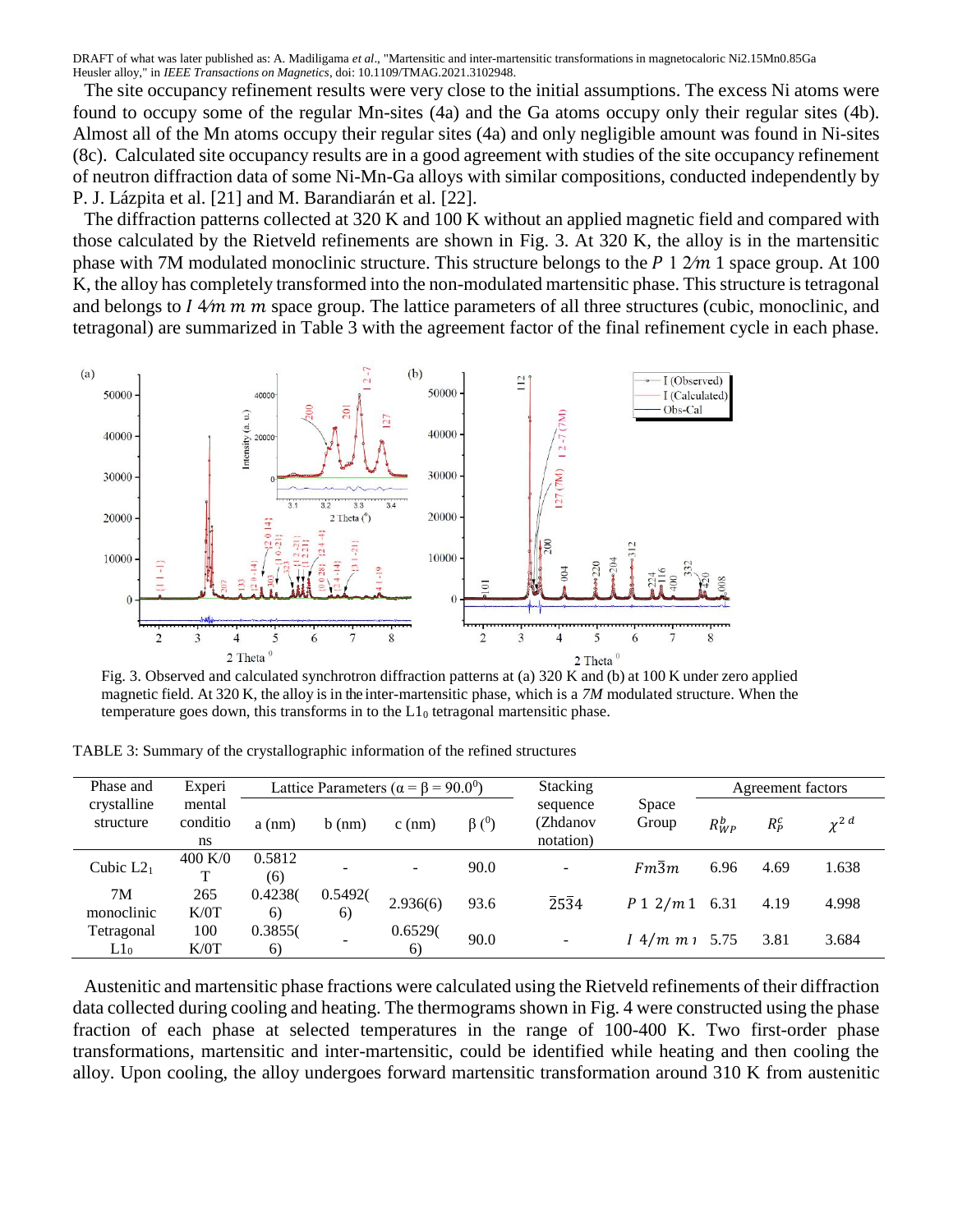$L_{21}$  to 7M modulated martensite. Upon further cooling, at around 260 K, the inter-martensitic phase transformation occurs from the 7M monoclinic to tetragonal L1<sup>0</sup> phase. The reverse-phase transformations occur while heating, as shown in Fig. 4.

The characteristic temperatures of the austenitic  $(A<sub>S</sub>, A<sub>F</sub>)$  and martensitic  $(M<sub>S</sub>, M<sub>F</sub>)$  phase transformations were determined by the intersections of the lines obtained by extrapolating the linear parts of the thermograms of the cubic  $L2_1$  phase (Fig. 5-a). In a similar fashion, the phase transformation temperatures of the intermartensitic phase transformation (*T<sub>IM</sub>H*, *T<sub>IM</sub>C*) and temperatures of the phase transformation from the tetragonal  $L1_0$  to the monoclinic phase ( $M_s$ ,  $M_F$ ) were determined (Fig. 5-b).



Fig. 4. Variation of the phase fractions of the three phases, cubic  $L_1$ , 7M modulate monoclinic, and tetragonal  $L_1$ <sub>0</sub>, with temperature, upon heating (red) and cooling (blue), respectively.



Fig. 5. Variation of the phase fractions of the (a) cubic, (b) 7M modulated monoclinic, and (c) tetragonal  $L_1$ <sub>0</sub> phases with temperature upon heating (red) and cooling (blue). Characteristic temperatures of the martensitic and intermartensitic phase transformations were determined by the intersections, as shown here.

Four additional temperatures, two for the martensitic phase transformation and two for the inter-martensitic phase transformation, were defined.  $T_MH$  and  $T_MC$  are the temperatures at which the phase fraction of the martensitic phase is half of the maximum value upon heating and cooling of the alloy, respectively. These values are taken as the martensitic phase transformation temperatures.  $T_{IM}H$  and  $T_{IM}C$  are the temperatures at which the phase fraction of the tetragonal  $L1_0$  martensitic phase is half of the maximum value upon heating and cooling of the alloy, respectively. All these temperatures are summarized in Table 4. Thermal hystereses of martensitic and inter-martensitic phase transformations, calculated by taking the differences between  $T_MH$ &  $T_MC$  and between $T_MH \& T_MC$ , respectively, are very close, ~25 K.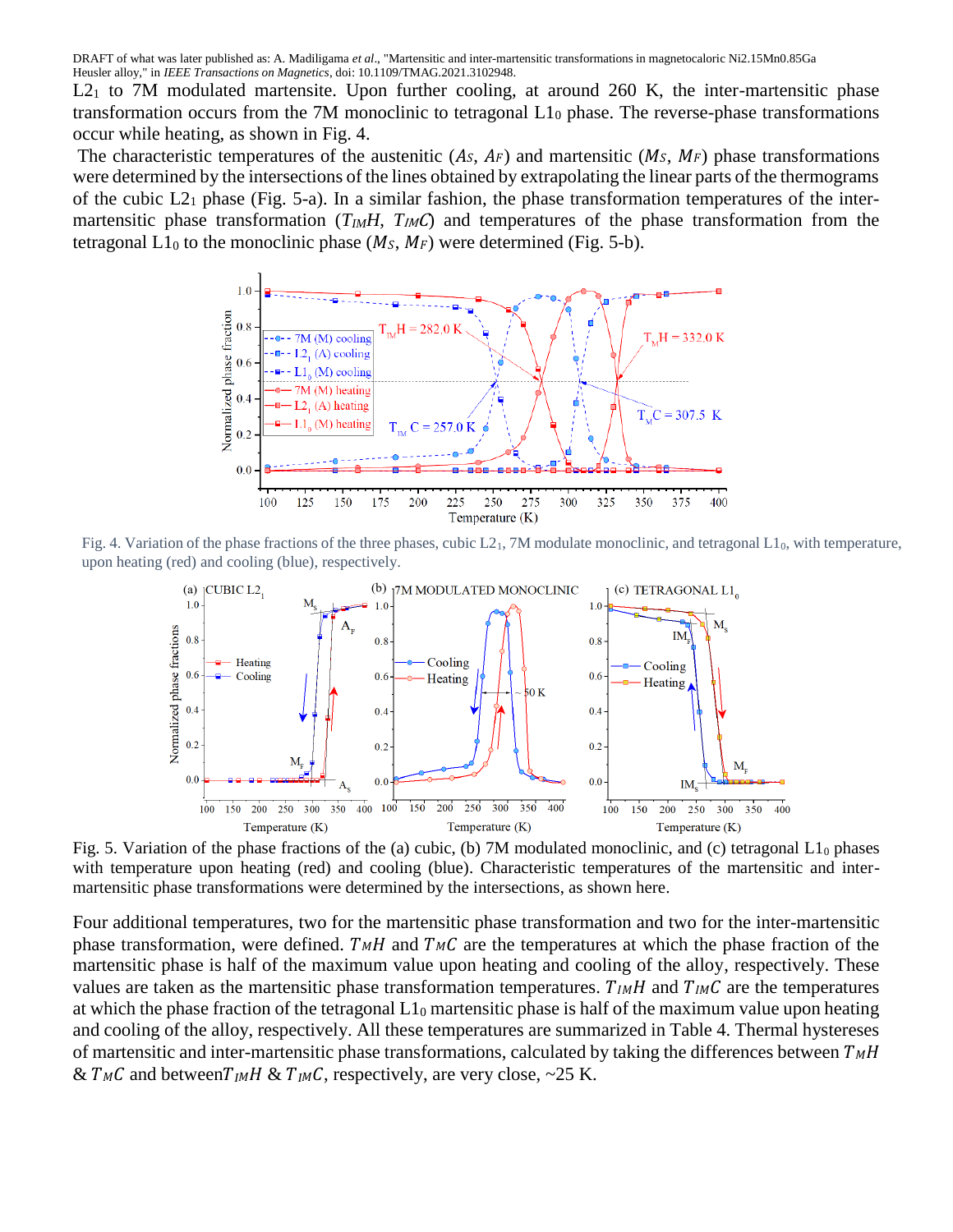DRAFT of what was later published as: A. Madiligama *et al*., "Martensitic and inter-martensitic transformations in magnetocaloric Ni2.15Mn0.85Ga Heusler alloy," in *IEEE Transactions on Magnetics*, doi: 10.1109/TMAG.2021.3102948. TABLE 4: *Characteristic temperatures and hysteresis of the martensitic and inter-martensitic phase transformations of the alloy*

| Phase                 | Characteristic temperatures of the phase transformations<br>K) |               |                                 |                |  |                         |                |  |
|-----------------------|----------------------------------------------------------------|---------------|---------------------------------|----------------|--|-------------------------|----------------|--|
| transformation        | As/Ms                                                          | $A_F/M_F$     | M <sub>S</sub> / M <sub>S</sub> | $\rm M_F/IM_F$ |  | $T_MC/T_MC$ $T_MH/T_MH$ | (K)            |  |
| Martensitic           | $330.0+0.5$                                                    | $346.0+0.5$   | $322.0 + 0.5$                   | $301.0 + 0.5$  |  | $307.5+0.5$ $332.0+0.5$ | $24.5 \pm 0.7$ |  |
| Inter-<br>martensitic | $265.0 + 0.5$                                                  | $295.0 + 0.5$ | $264.0\pm0.5$                   | $241.0\pm 0.5$ |  | $257.0+0.5$ $282.0+0.5$ | $25.0 + 0.5$   |  |

Fig. 6-a demonstrates the magnetic moment of the sample as a function of the temperature in the range 200- 350 K under 50 Oe magnetic field. First the sample was zero-field cooled to 200 K and then field heated to 350 K and followed by field cooling back to 200 K. Upon field heating, the first magnetic phase transformation was observed around 312 K which is from ferromagnetic 2 to ferromagnetic 1. Upon further heating, a second transformation was observed at around 340 K from ferromagnetic 1 to paramagnetic. The reverse magnetic transformations occur almost at the same temperatures. The magnetic nature of the ferromagnetic phases 1 and 2 was confirmed by the mass magnetization vs. applied magnetic field measurements collected at 325 K (Fig. 6-b) and at 210 K (Fig. 6-c), respectively. In conclusion, the Curie temperature,  $T_c$  is around 340 K and the hysteresis is about 1K for both magnetic phase transformations.



Figure 6: Magnetic measurements of the alloy. (a) Magnetization as a function of temperature under 50 Oe field heating and then cooling. (b) and (c) are the mass magnetization as a function of the applied magnetic field to the sample at 325 K and 210 K, respectively.

The crystalline phase transformation from 7M monoclinic to cubic phase is very close to the Curie temperature of 340 K. This indicates a coupled magnetostructural phase transformation from ferromagnetic 7M martensitic phase to cubic paramagnetic phase. The inter-martensitic phase transformation from tetragonal to 7M modulated monoclinic phase occurs upon heating to around 285 K. However, the second magnetic phase transformation between the two ferromagnetic phases occurs around 310 K and does not coincide with the inter-martensitic phase transformation. The mismatch between the second magnetic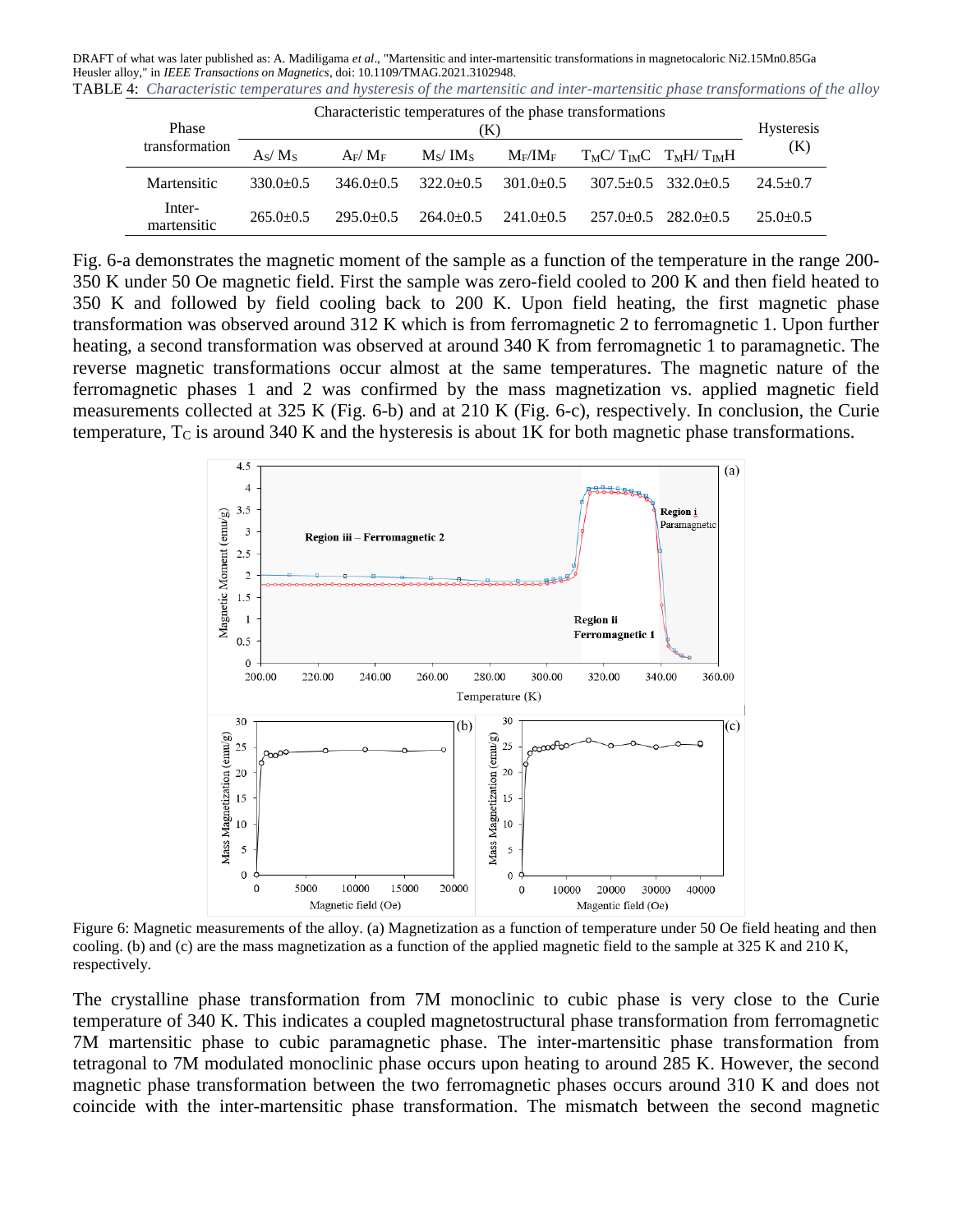transformation and inter-martensitic structural transformation temperatures is largely due to the high thermal hysteresis of the crystallographic phase transformations.

Compared with the martensitic phase transformation temperature, inter-martensitic phase transformations of some Ni-Mn-Ga alloys take place at much lower temperatures, resulting in a large temperature gap between the two phase-transformations. For example, V. A. Chernenko et al. [22] reported inter-martensitic phase transformations in Ni-Mn-Ga alloys at a temperature lower than the martensitic transformation by more than 100 K. The large separation between the two phase-transformations eliminates the possibility of enhancing the magnetocaloric effect by utilizing the entropy associated with multi-structural transformations. On the other hand, in the study of the  $Ni<sub>2.15</sub>Mn<sub>0.85</sub>Ga$  alloy, the separation between the equilibrium temperatures of the two successive phase transformations is only about 50 K, and the hysteresis in both phase transformations are less than 25 K. Therefore, this alloy could be considered for use for enhanced magnetocaloric effect by utilizing the entropy associated with multi-structural phase transformations.

Phase transformation temperatures in Heusler alloys are sensitive to both magnetic field and even a small change of the chemical composition. In future studies, the effect of applied magnetic fields and compositional differences on both magnetic and crystallographic phase transformations, will be investigated. In addition, the composition will be changed, such as the addition of copper to reduce hysteresis [23].

#### IV. CONCLUSION

The studied  $Ni<sub>2.15</sub>Mn<sub>0.85</sub>Ga$  alloy undergoes magneto-multi structural transitions with a narrow separation between the two successive phase transformations of only ~50 K and with hystereses of less than 25 K. All these conditions suggest that utilizing two successive phase transformations may result in higher Giant Magnetocaloric Effect (GMCE). To optimize the GMCE, extensive knowledge of two transformations is required. The magnetic phase transformation temperature increases with increasing magnetic field. However, the behavior of the crystalline phase transformation temperatures under different magnetic fields is unknown. The examination of the crystalline phase transformations under various magnetic fields is essential. Additionally, isothermal magnetization measurements could reveal the possible magnetic phase transformations.

#### ACKNOWLEDGMENT

This study was supported by Award No. RUP1-7028-MO-11 of the US Civilian Research and Development Foundation (CRDF Global) and by the National Science Foundation under Cooperative Agreement No. OISE-9531011. The authors also wish to acknowledge the US National Science Foundation award number NSF-0831951. Advanced Photon Source use was supported by the US Department of Energy, Office of Science, under contract No. DE-AC02-06CH1137. V. Shavrov is grateful for the support of the Russian Science Foundation Grant No. 20-19-00745. V. Koledov is grateful for the support of RFBR, Sirius University of Science and Technology, JSC Russian Railways, and Educational Fund "Talent and success," project number 20-37-51005.

#### **References**

- [1] D. R. Brown, N. Fernandez, J. A. Dirks, and T. B. Stout, "The prospects of alternatives to vapor compression technology for space cooling and food refrigeration applications," Prepared for the U.S. Department of Energy, under Contract DE-AC05-76RL01830 Report by Pacific Northwest National Laboratory, Washington, 2010.
- [2] P. Lazpita, M. Sasmaz, J. M. Barandiaran, and V. A. Chernenko, "Effect of Fe doping and magneticfield on martensitic transformationof Mn-Ni(Fe)-Sn metamagnetic shape memory alloys," *Acta Mater.*, vol. 155, pp. 95-103, 2018.
- [3] A. Waske, M. E. Gruner, T Gutfleisch, and O. Gutfleisch, "Magnetocaloric materials for refrigeration near room temperature," *MRS Bulletin*, vol. 43, pp. 269- 273, 2018.
- [4] Y. Qu, A. Gràcia-Condal, L. Mañosa, A. Planes, D. Cong, Z. Nie, Y. Ren and Y. Wang, "Outstanding caloric performances for energy-efficient multicaloric cooling in a Ni-Mn-based multifunctional alloy," *Acta Mater.*, vol. 177, pp. 46-55, 2019.
- [5] J. Marcos, L. Mañosa, A. Planes, F. Casanova, X. Batlle, and A. Labarta, "Multiscale origin of the magnetocaloric effect in Ni-Mn-Ga shape-memory alloys," *Phys. Rev. B*, vol. 68, p. 094401, 2003.
- [6] A. A. Cherechukin, T. Takagi, M. Matsumoto, V. D. and Buchel'nikovc, "Magnetocaloric effect in Ni2+xMn1−xGa Heusler alloys," *Phys. Lett. A*, vol. 326, pp. 146-151, 2004.
- [7] Z. Li, Y. Zhang, C. F. Sánchez-Valdés, J. L. Sánchez Llamazares, C. Esling, Z. Xiang, and Z. and Liang, "Giant magnetocaloric effect in melt-spun Ni-Mn-Ga ribbons with magneto-multistructural transformation," *Appl. Phys. Lett.*, vol. 104, p. 044101, 2014.
- [8] J. M. Barandiarán, V. A. Chernenko, P. Lázpita, J. Gutiérrez, and J. Feuchtwanger, "Effect of martensitic transformation and magnetic field on transport properties of Ni-Mn-Ga and Ni-Fe-Ga Heusler alloys," *Phys. Rev. B*, vol. 80, pp. 104404-1-104404-7, 2009.